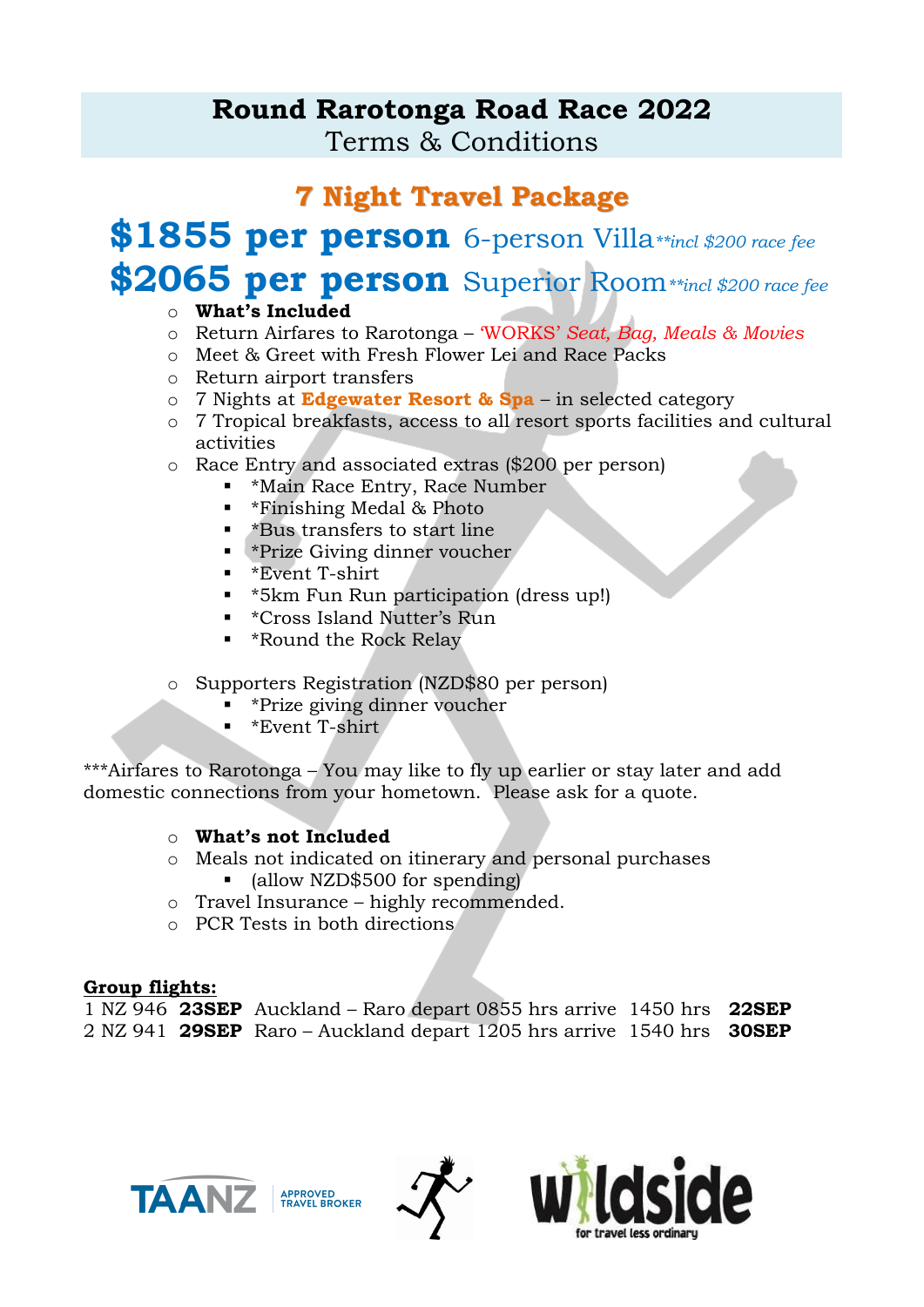#### **TERMS AND CONDITIONS**

#### **How To Book**

Complete our ONLINE BOOKING FORM, and then email a copy of the front page of your passport and advise payment of a \$300 non-refundable deposit per person. **Email:** - andrea@wildsidetravel.nz

**Bank Transfer** - ASB 12-3209-0116403-16

 Please use **WILDSIDE /159542** as your Reference **Credit Card** – add 2% fee. Phone this through to us.

#### **Final Payment**

Will be due 6 weeks prior to departure. **Friday 05 August 2022.**

#### **Cancellations:**

If **Wildside Travel** cancels the trip due to advice from Race Organisers and cannot provide the tour due to sudden Boarder restrictions, and other reasons beyond our control, you are due a refund of all refundable services paid less an admin fee of \$80 per person. Or monies can be deferred for 2023. If **you** wish to cancel, your deposit remains non-refundable, if you have paid in full prior to 05 August a refund will be calculated according to Airline and Accommodation refund policies. No refunds will be given after 05 August. We recommend you take out insurance cover early (minimum of 5 weeks prior to travel), so you are covered for money paid at any time. If you leave the trip to come home early, again there is no refund for unused portions.

**COVID** If you chose to travel at the present time, you do so knowing the situation regarding Covid-19 is continually changing. You acknowledge that you understand the possibility you, or your travel plans, may be negatively impacted before, during or after your travel. In this fluid environment, you make a decision knowing that those negative impacts may include, but are not limited to, attractions being closed, travel and transport services being impacted, facilities being understaffed, last-minute changes, unexpected lock downs or new selfisolation rulings and additional costs incurred as a result.

#### **Insurance:**

Travel insurance is one of those things that travellers often regret not taking when it's too late. Whilst of course an incident-free travel experience is the goal, the unexpected or unavoidable does sometimes occur. By taking out travel insurance you can arm yourself with a level of protection generally against the likes of stolen or lost luggage, delays, cancellation, medical emergencies and vehicle hire, providing peace of mind for your travel investment. I highly recommend having travel insurance for other unforeseen circumstances, and Covid-19 does have reasonable scenario cover for the Cook Islands while it remains open to us, so please discuss your policy options. Example: a 7 night/8 Day policy starts at \$84 for basic cover for a person under 50yrs.

#### **Prices**

All prices stated herein are based on a 'group rate' set at current 2022 pricing. We are holding allotments on all services. Any changes (if at all) will be notified early and well before any due dates.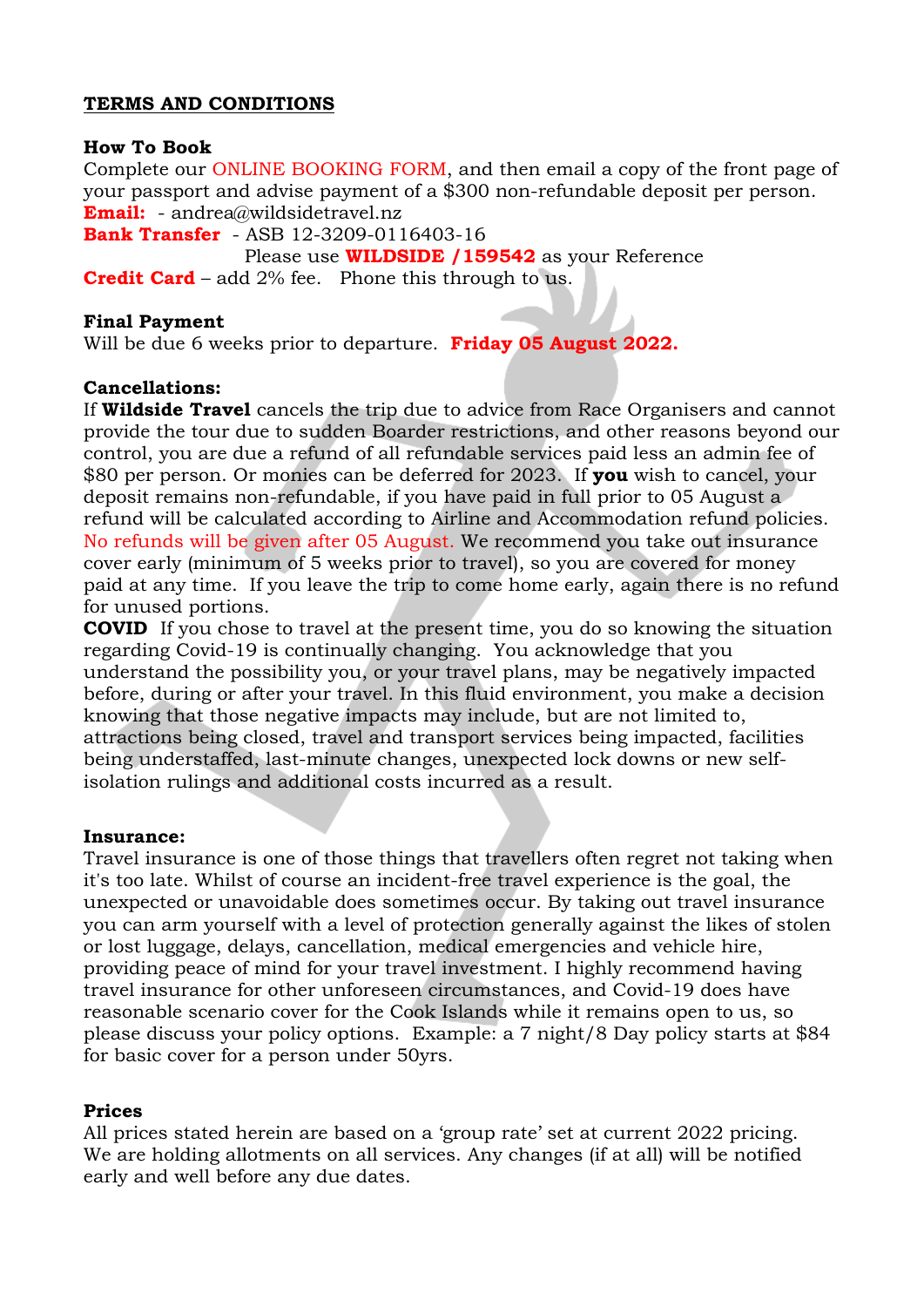### **Room Types**

The tour cost is based on *Garden Superior Rooms* and *3 Bedroom Garden Villas* at the **Edgewater Resort**, we are holding allotments and should availability of this room type be unavailable, alternative categories will be offered, and notified early.

You may request alternate room categories at the Resort; Standard Garden, Lagoon view, Beachfront, Beachfront Deluxe Suite ...please ask for a quote.

Pricing is based on Double or Twin-share – 2 persons sharing a room.

The villas are ideal for a group of 6 friends or a family group and is priced for 6 adults sharing. Where children are involved, please advise ages and ask for a quote.

Single travellers can request a 'villa-share' option (please add this to the notes on your booking form). This allows 6 single travellers to share one villa (see villa pricing). A slightly higher price if only 4 or 5 singles. We will do our best to buddy people up if they are travelling on their own, but should this not eventuate, a single room pricing will apply in whatever category we can get.

If you would like to book a **Single room** (not villa-share) there is an additional charge of \$935 for Garden Superior and \$730 for Villas over 7 nights. This is paid over and above the package price. For other categories, please ask.

You may like to stay elsewhere, we have some excellent rates for Race Week at a range of (33 other) lovely properties. Please just ask, we are happy to cost them for you.

# **Flight Detail**

The following flights are for **7 night Package**:

1 NZ 946 **23SEP** Auckland – Raro depart 0855 hrs arrive 1450 hrs **22SEP** 2 NZ 941 **29SEP** Raro – Auckland depart 1205 hrs arrive 1540 hrs **30SEP** 

You may wish to add domestic flights from your hometown around the above services, the tickets can then be issued as **one** ticket so you may check right through making transfers in Auckland easier. E.g. \$80 each way ex-Wellington & Christchurch, Provincial towns North Island \$110 each way, provincial towns South Island \$130 each way. Please ask us about this.

The following flights are for a **4 night Package:**

You may like to travel just for the main race, and fly home after Prizegiving Sunday as follows:

1 NZ 946 **23SEP** Auckland – Raro depart 0855 hrs arrive 1450 hrs **22SEP** 2 NZ 945 **26SEP** Raro – Auckland depart 1505 hrs arrive 1840 hrs **27SEP \$1,540 per person** in 6 person Villa*\**\*includes \$200 race fee **\$1,635 per person** Superior Room\*\*includes \$200 race fee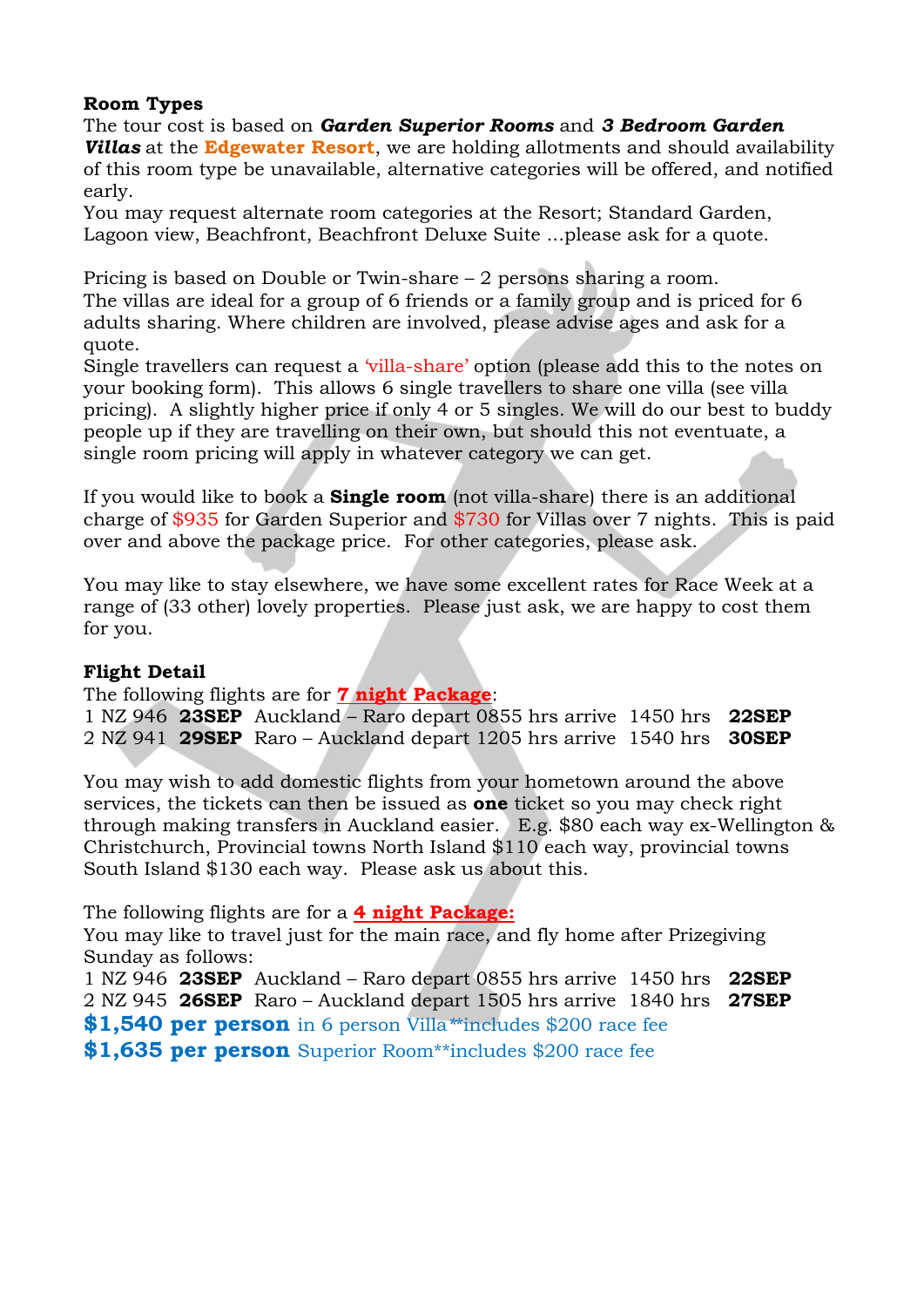## **Race Registration:**

Race Entry details will be requested from you in August along with your payment invoice, so you may leave your race entry and category choice much closer to the time. There is no number cut off, so you won't miss out! Open and Age Group categories are all represented along with both walk and run competitions in each. The full race package cost of \$200 is included in the price as detailed on the front page, this is the same for 31km or 10km entries. \*\*We send a spreadsheet with all group entries rather than individual entries. T-shirt sizing included at this time.

You can purchase '**Race Only'** package at a reduced price of \$130 \*Race entry, number, finish photo & medal. (Deduct \$70 from package price). *\*\*No T-shirt, or Prize Giving dinner voucher*

**Supporters Pack** @ \$80 includes a T-shirt and Prize Giving Dinner voucher. (Deduct \$120 from package price)

## **Travel documents**

All participants must be in possession of a valid passport (valid for 6 months after the date of your return) and all visas, permits required for your passport type. It is ultimately your responsibility to have the necessary documentation and paperwork to travel including health declarations and entry requirements outlined below.

New Zealand passport holders do not require a visa for Rarotonga, if you have another type of passport, please let us know.

## **Departure & Arrival Requirements & Procedures**

*(as at published date and can change)*

- All travellers must have been in New Zealand for 14 clear days prior to travel.
- During the period before travel, not had a positive COVID-19 test (or if they have, they must have written advice from a health practitioner that they are no longer infectious).
- Not be awaiting the results of a COVID-19 test that was undergone during the 14-days before travel date.
- Standard Immigration and visa requirements apply.
- Masks are required to be worn on flights.

# **Entry to the Cook Islands:**

- All travellers must be fully vaccinated for Covid-19 at least 14 days prior to departure (unless they are medically exempt) - This includes children, currently only children aged 5+ who have been fully vaccinated for at least 14 days are permitted to enter.
- Customers will complete a pre-departure health check at the airport.
- Customers must complete a [Contact Form](https://forms.health.gov.ck/220028780244955) 96 hrs prior to departing New Zealand.
- Customers must register for a [CookSafe QR Card](https://cookislands.travel/our-promise) upon arrival at Rarotonga International Airport.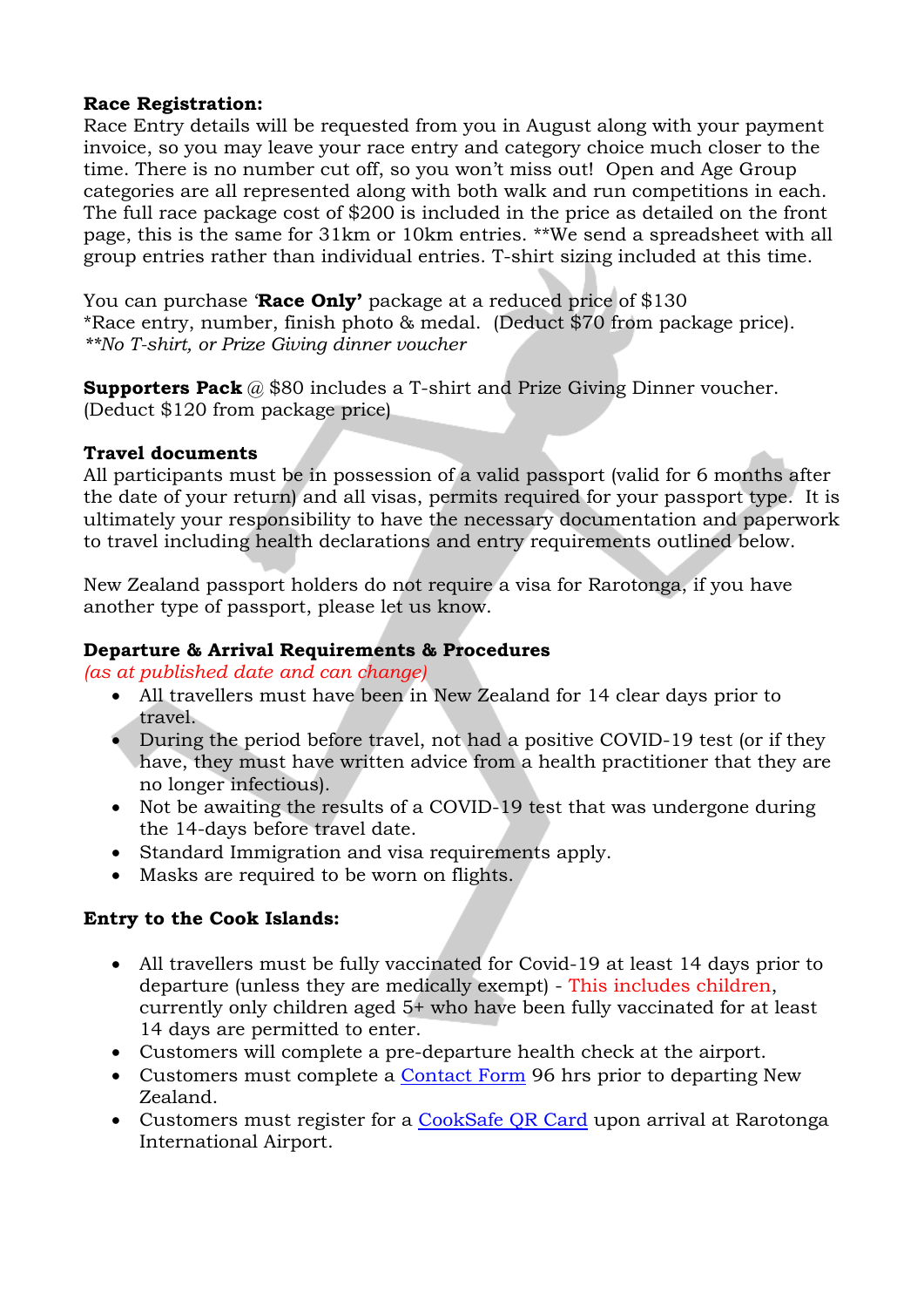- Customers must download the [CookSafe+ app](https://www.health.gov.ck/cooksafeplus/) and turn Bluetooth tracing on.
- Negative Covid-19 test taken within 48 hrs of departure.
- Travel to Aitutaki is permitted, passengers will undergo a Rapid Antigen Test before boarding their flight from Rarotonga to Aitutaki. A further test may be required on Aitutaki.
- Customers must have an International Travel Vaccination Certificate (obtained via '<https://mycovidrecord.health.nz/>') or medical exemption.

# **Entry back to New Zealand:**

- Customers must complete a Travel Declaration before departure from the Cook Islands. This can be found [here.](https://naumaira.covid19.govt.nz/#/)
- Complete a health questionnaire at check-in.

Obviously, this is a fluid environment and the above regulations may need updating prior to travel dates. If you have booked with us, more direct communications will be made around these.